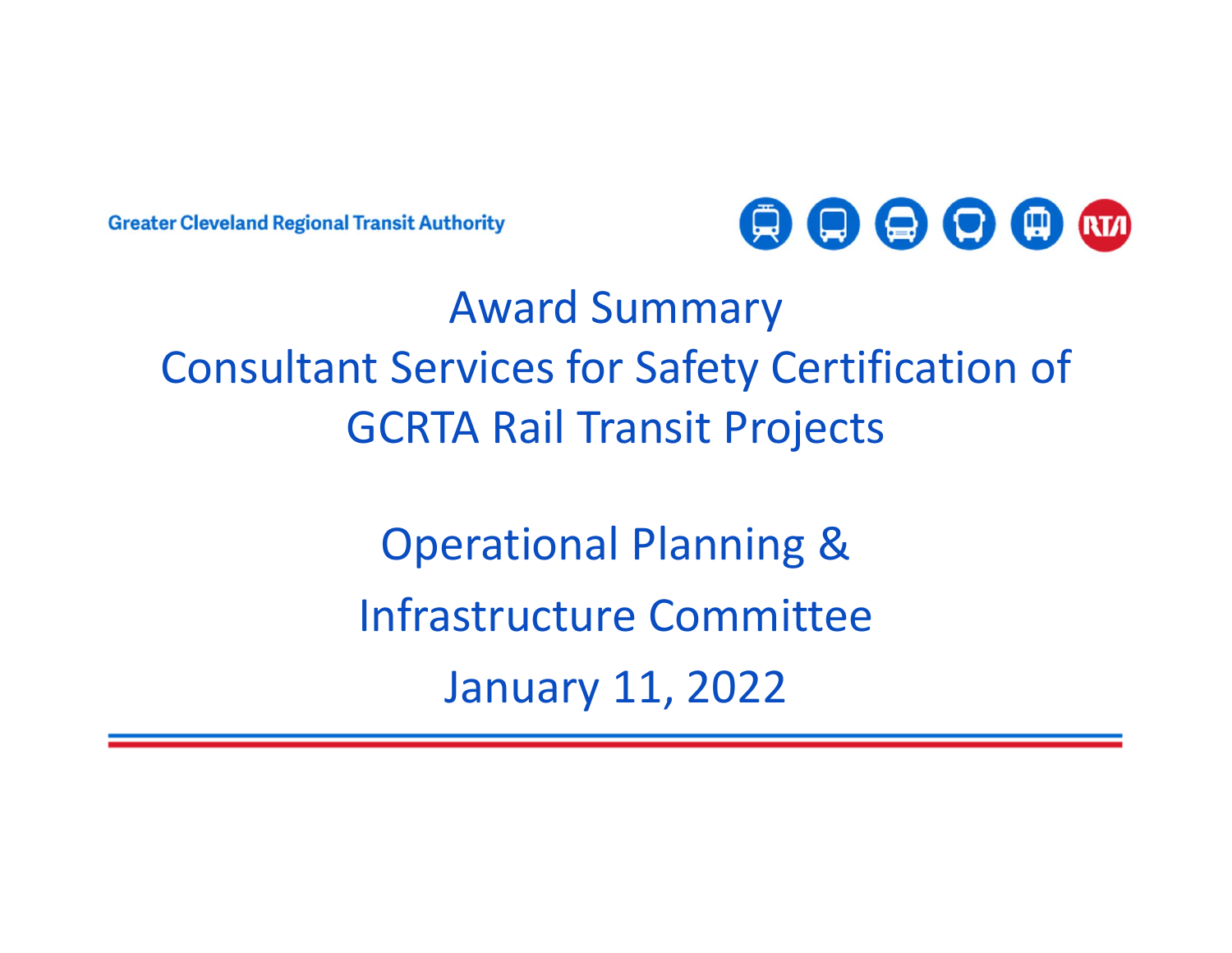# Consultant Services for Safety Certification of GCRTA Rail Transit Projects

- $\bullet$ FTA Requirement
- Task Order Contract
- $\bullet$  Anticipate four Task Orders for upcoming rail station projects



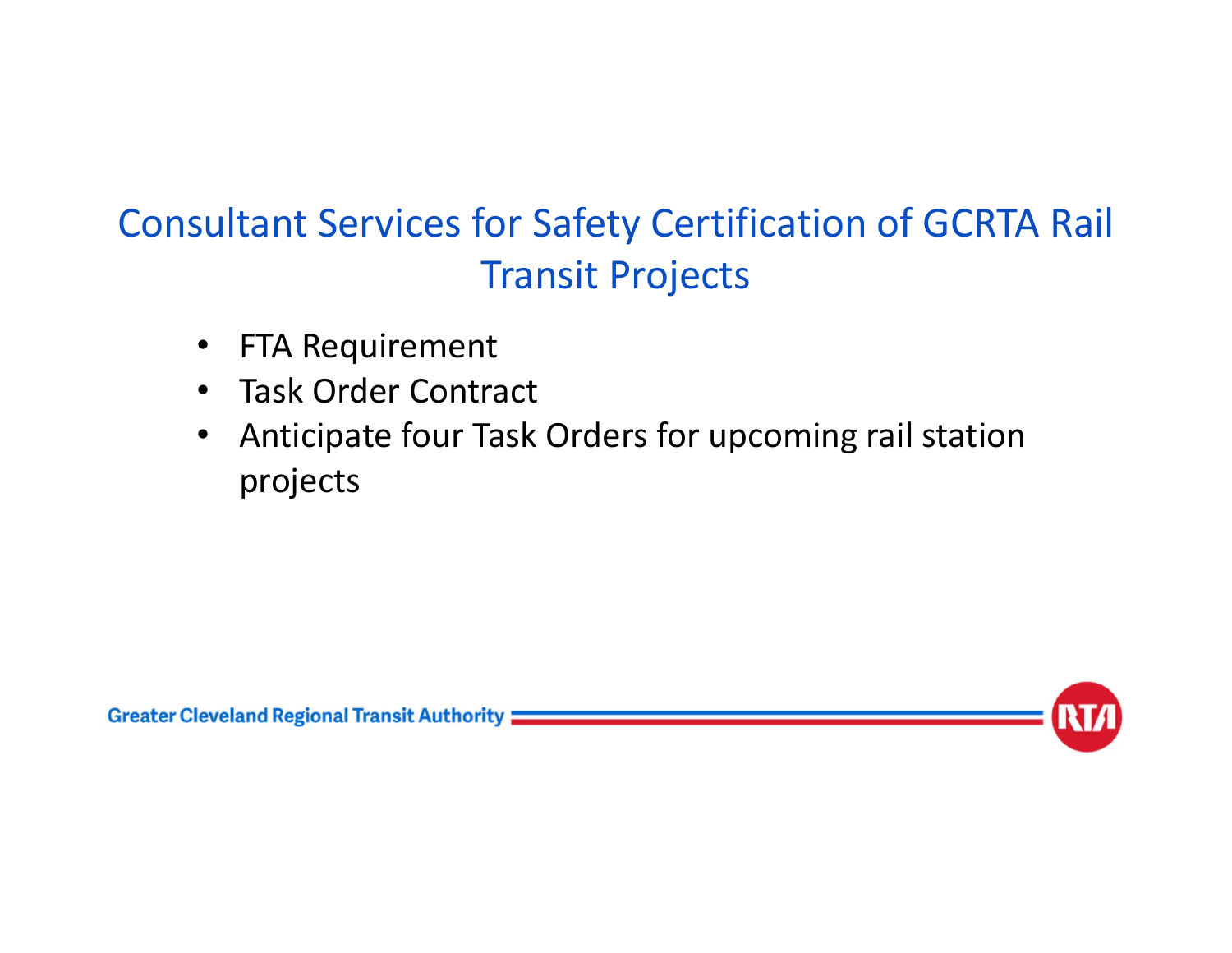# Consultant Services for Safety Certification of GCRTA Rail Transit Projects

- • Scope of work involves five phases:
	- •Master Certifiable Items List (CIL) development
	- $\bullet$ Safety and Security Design Criteria consultation
	- •Evaluation of station design and construction
	- • Station Hazard Analysis and tracking of same to closure
	- Fire‐Life Safety Plan and drills as per Fire Department/EMS coordination

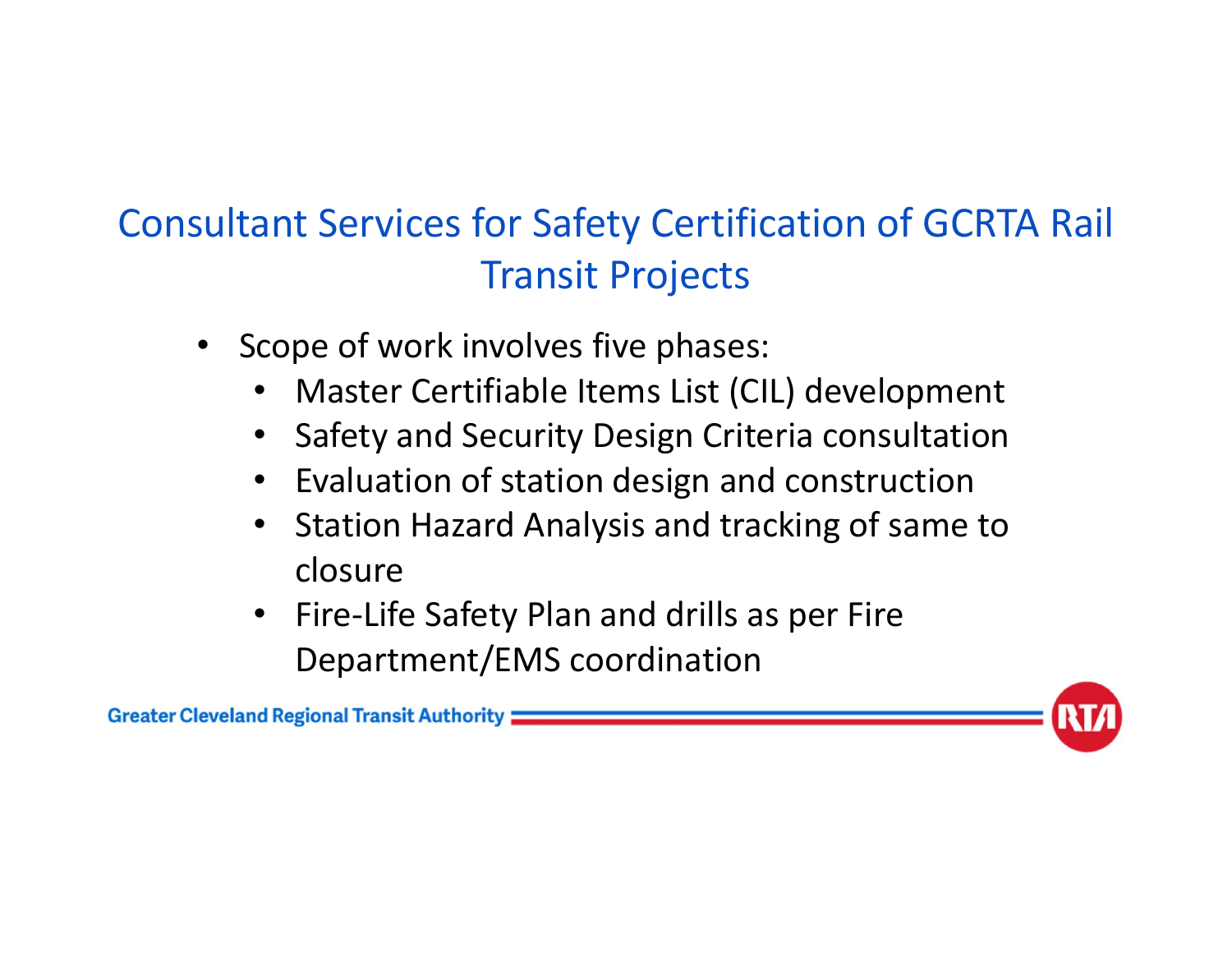# Consultant Services for Safety Certification of GCRTA Rail Transit Projects

- • Four projects – two currently in design
	- Warrensville Blue Line at Van Aken District
	- W. 117<sup>th</sup> Bridge/Station Platform (Red Line) and
	- E. 79<sup>th</sup> Light Rail Trunk Line (Blue/Green Lines)
	- Fourth project to be assigned

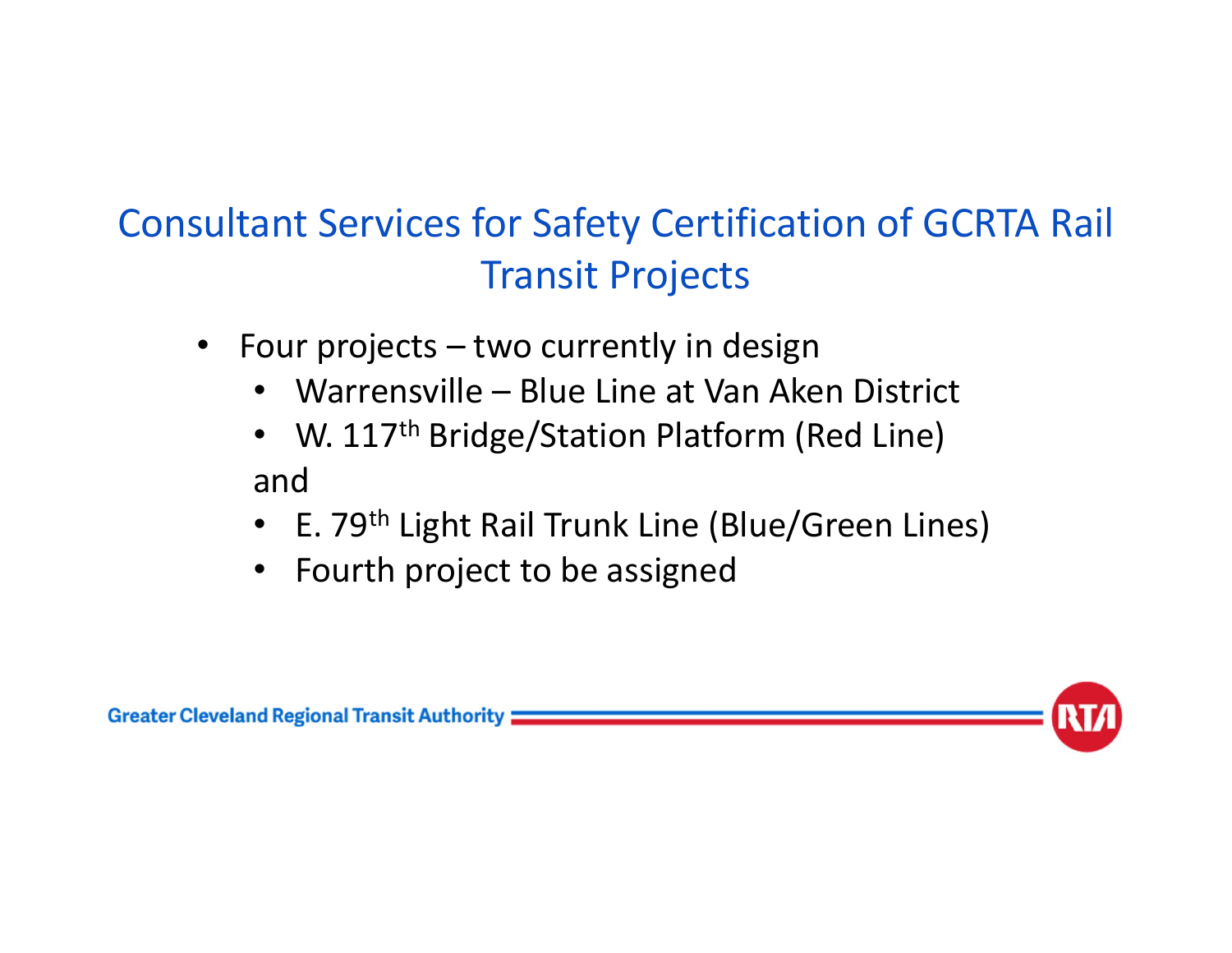- •Request for Proposal (RFP) issued October 18, 2021
- $\bullet$  Accessed on the GCRTA website by twelve (12) interested parties
- Three (3) firms submitted proposals
- Three (3) firms were interviewed

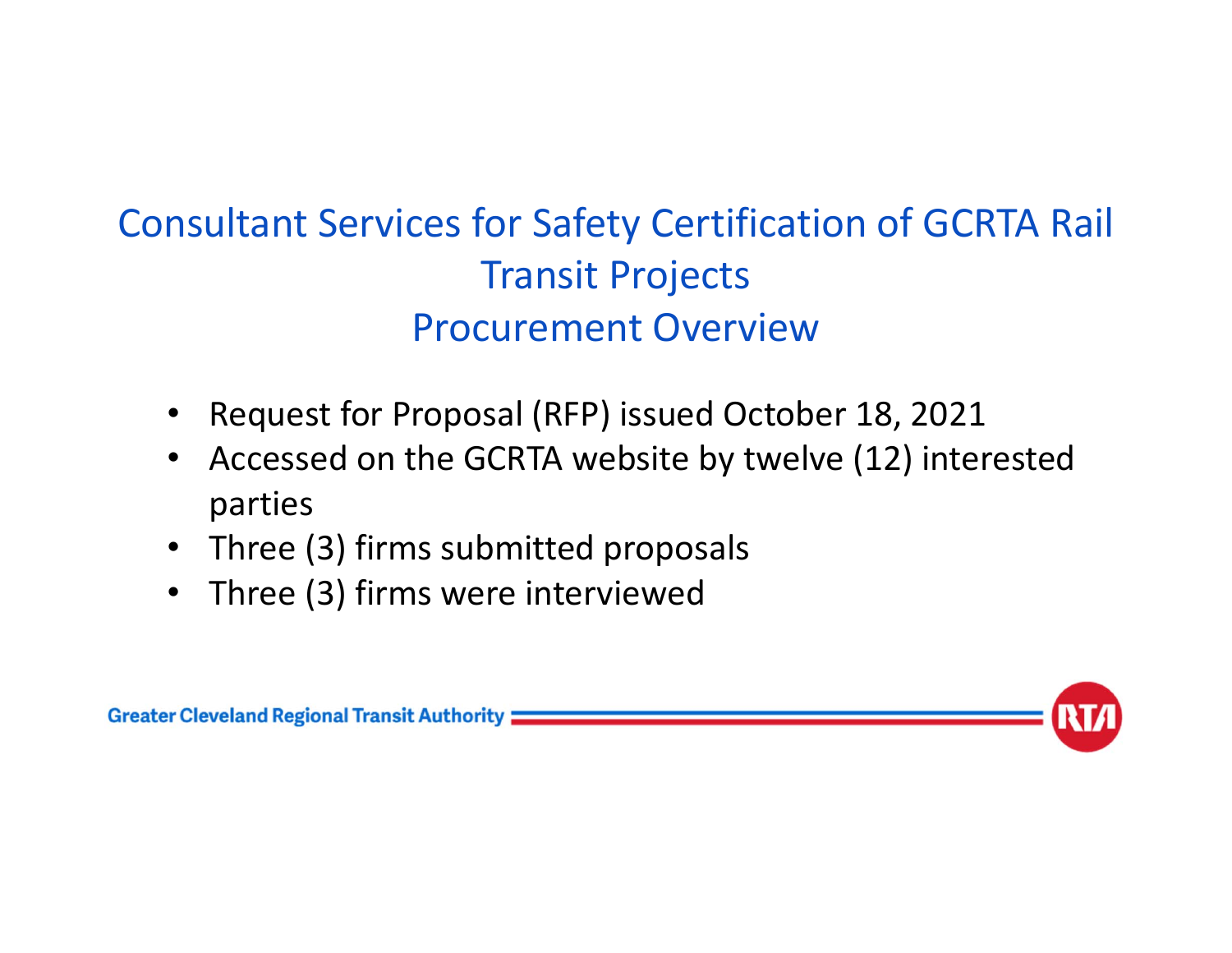Evaluation Panel Members:

- •Engineering and Project Development
- •Project Support
- •Safety
- $\bullet$ Office of Management and Budget
- $\bullet$ Office of Business Development
- •Procurement

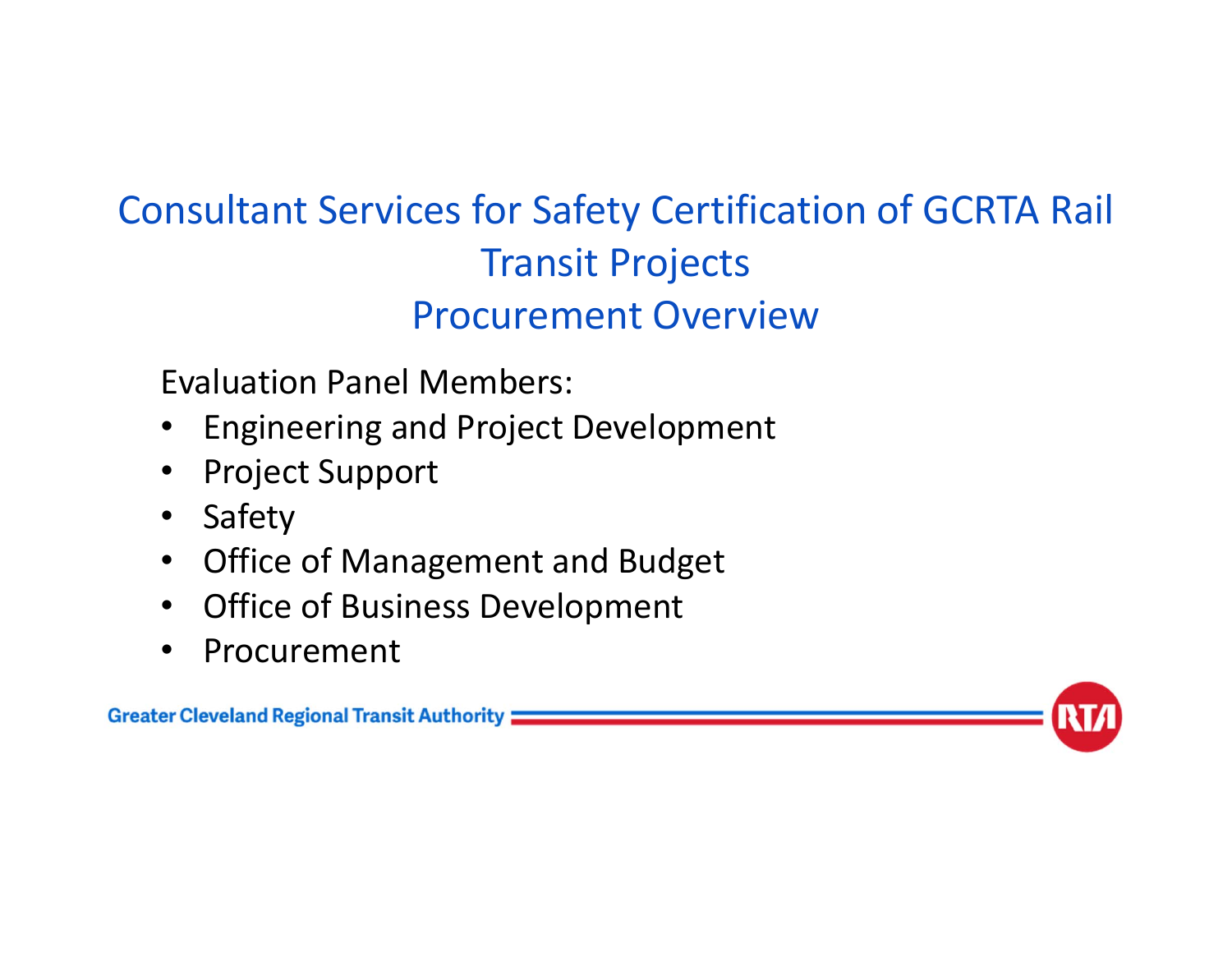Evaluation Criteria:

- •Project Manager
- •Assigned Staff
- $\bullet$ Past Performance
- $\bullet$ Project Approach
- $\bullet$ Location of Majority of Work
- $\bullet$ DBE Participation

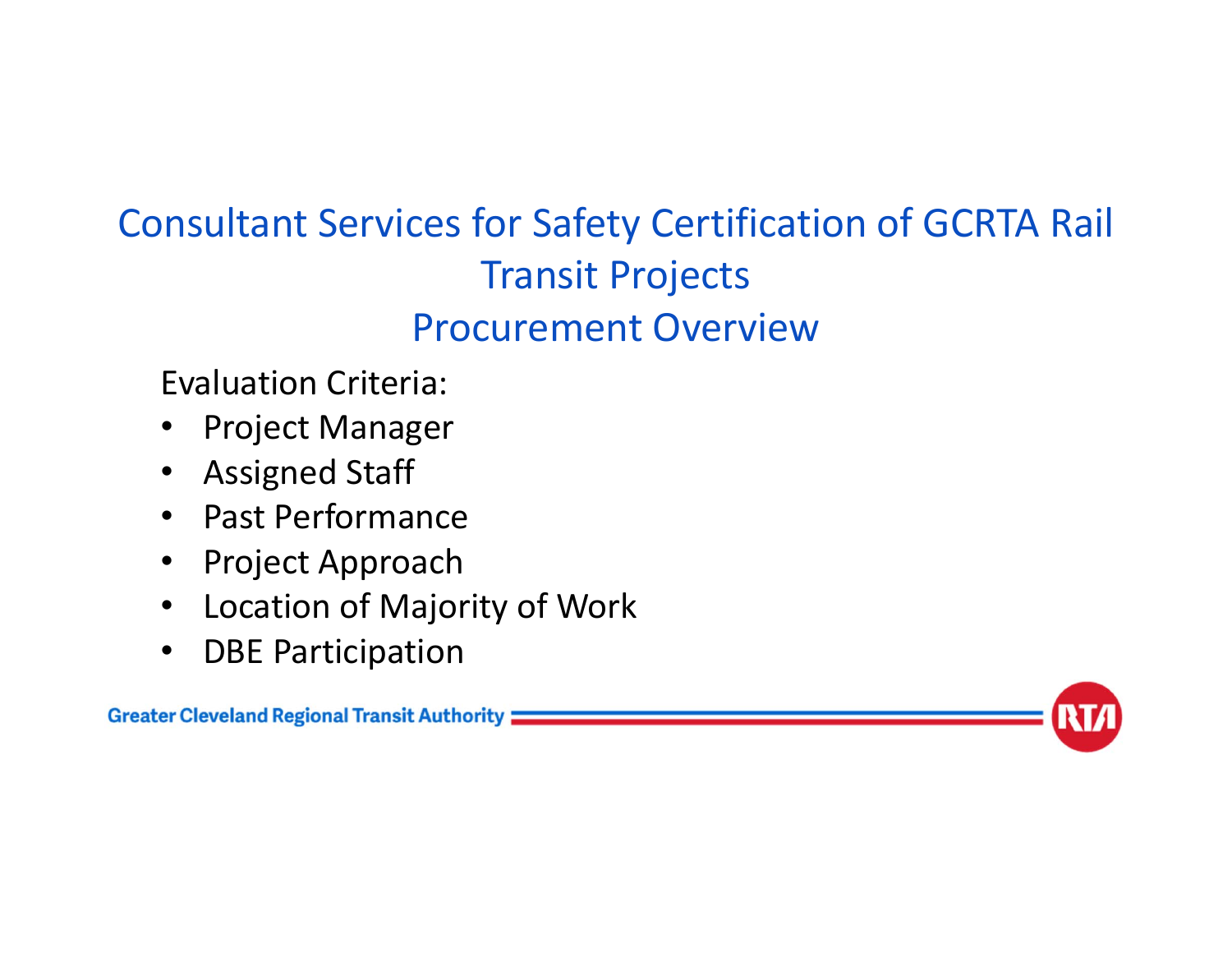Most technically qualified vendor:

• K&J Safety and Security Consulting Services, Inc., Cantonment, Florida

A 13% DBE goal was assigned to this project. K&J Safety and Security Consulting Services, Inc. is an Ohio‐certified DBE.

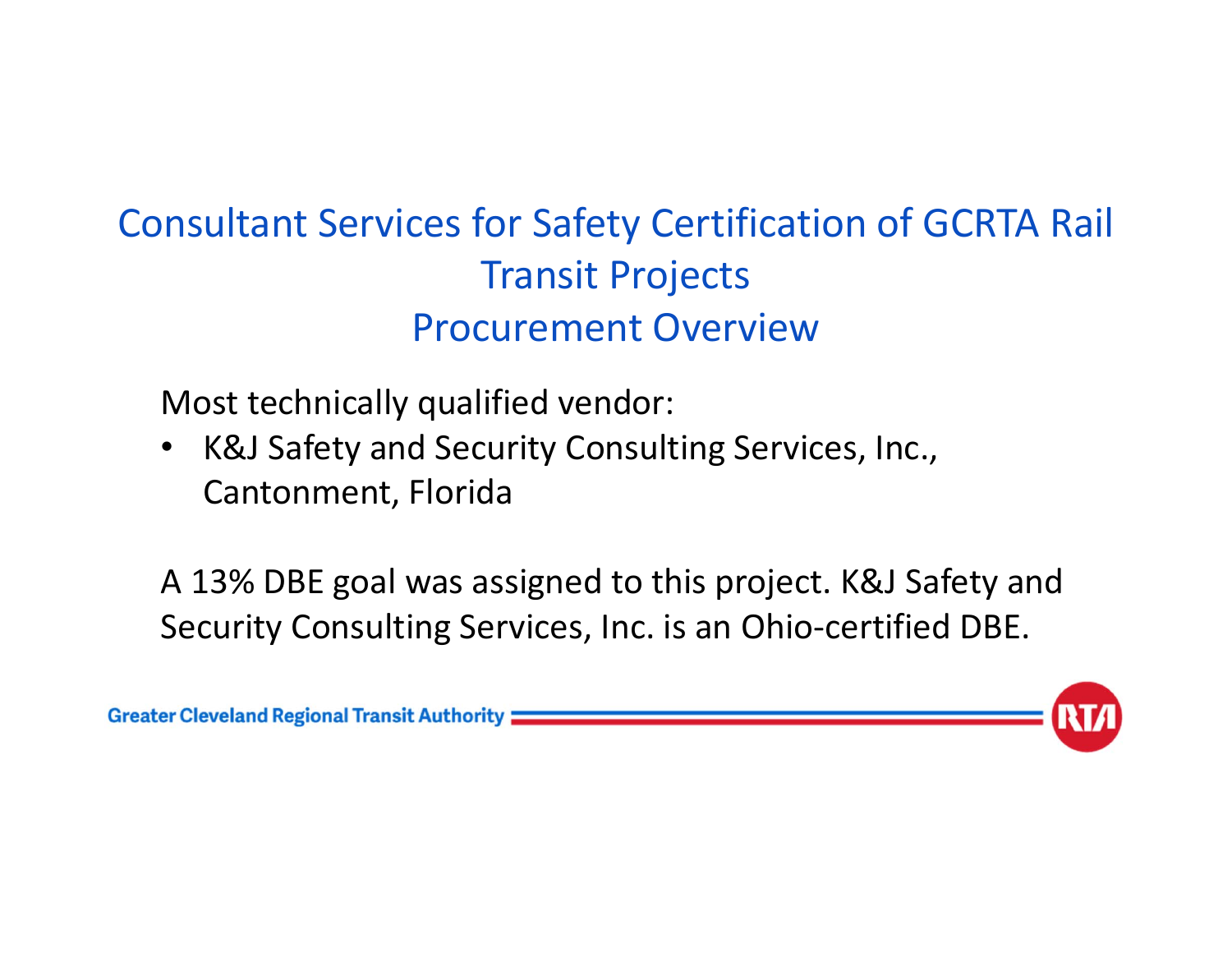Firm Experience:

- $\bullet$  K&J Safety and Security Consulting Services, Inc. has successfully completed projects for the GCRTA, San Francisco Bay Area Rapid Transit, New York City Transit Authority, Central Florida Regional Transit Authority, among others.
- $\bullet$  K&J Safety and Security Consulting Services, Inc.'s personnel are experienced and familiar with the GCRTA system as a consultant and in providing quality deliverables.